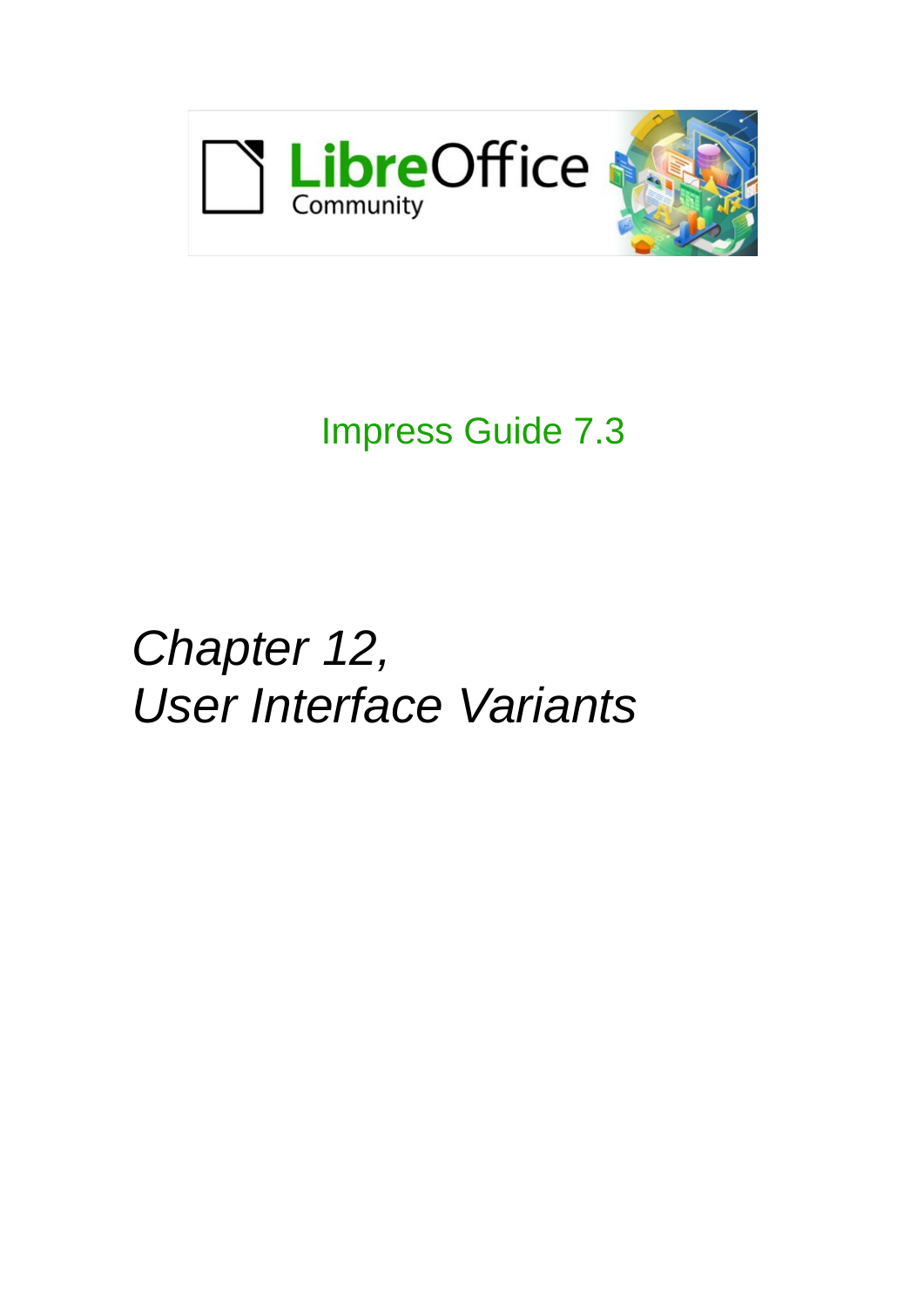# <span id="page-1-4"></span>**Copyright**

This document is Copyright © 2022 by the LibreOffice Documentation Team. Contributors are listed below. This document maybe distributed and/or modified under the terms of either the GNU General Public License (<https://www.gnu.org/licenses/gpl.html>), version 3 or later, or the Creative Commons Attribution License (<https://creativecommons.org/licenses/by/4.0/>), version 4.0 or later.

All trademarks within this guide belong to their legitimate owners.

### <span id="page-1-3"></span>**Contributors**

| To this edition      |                   |                      |
|----------------------|-------------------|----------------------|
| Peter Schofield      | Kees Kriek        |                      |
| To previous editions |                   |                      |
| Peter Schofield      | Vasudev Narayanan | <b>Rachel Kartch</b> |
|                      |                   |                      |

### <span id="page-1-2"></span>**Feedback**

Please direct any comments or suggestions about this document to the Documentation Team's mailing list: [documentation@global.libreoffice.org](mailto:documentation@global.libreoffice.org)

## **Note**

Everything sent to a mailing list, including email addresses and any other personal information that is written in the message, is publicly archived and cannot be deleted.

## <span id="page-1-1"></span>**Publication date and software version**

Published May 2022. Based on LibreOffice 7.3 Community. Other versions of LibreOffice may differ in appearance and functionality.

## <span id="page-1-0"></span>**Using LibreOffice on macOS**

Some keystrokes and menu items are different on macOS from those used in Windows and Linux. The table below gives some common substitutions for the instructions in this document. For a detailed list, see the application Help.

| <b>Windows or Linux</b>                  | macOS equivalent                                             | <b>Effect</b>                       |
|------------------------------------------|--------------------------------------------------------------|-------------------------------------|
| <b>Tools &gt; Options on</b><br>Menu bar | <b>LibreOffice &gt; Preferences</b><br>on Menu bar           | Access to setup options             |
| Right-click                              | Ctrl+click and/or right-click<br>depending on computer setup | Opens a context menu                |
| Ctrl or Control                          | <b>\\$</b> and/or Cmd or Command                             | Used with other keys                |
| Alt                                      | <b>∠</b> and/or Alt or Option                                | Used with other keys                |
| F <sub>11</sub>                          | $\mathcal{H}+T$                                              | Open the Styles deck in the Sidebar |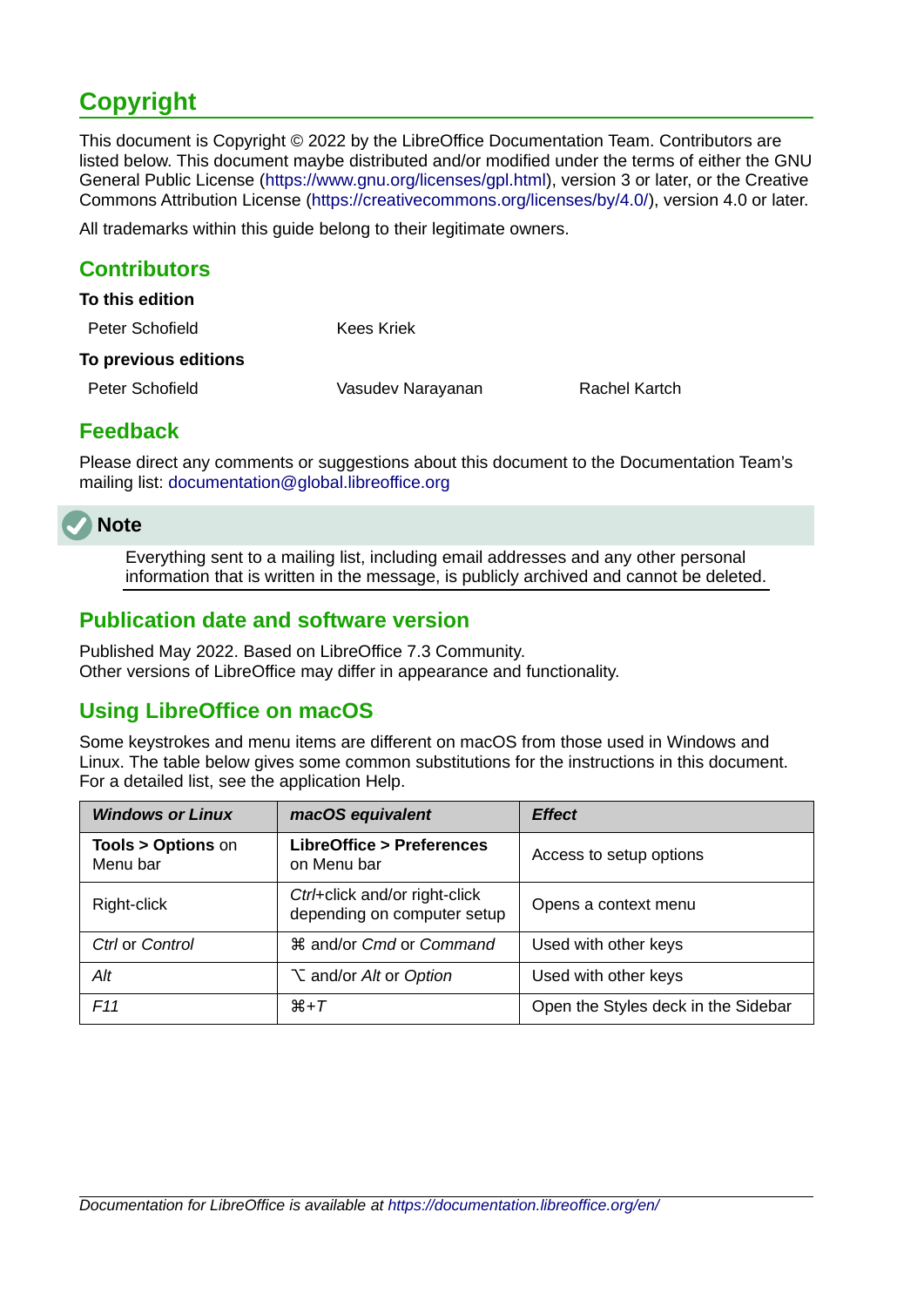# **Contents**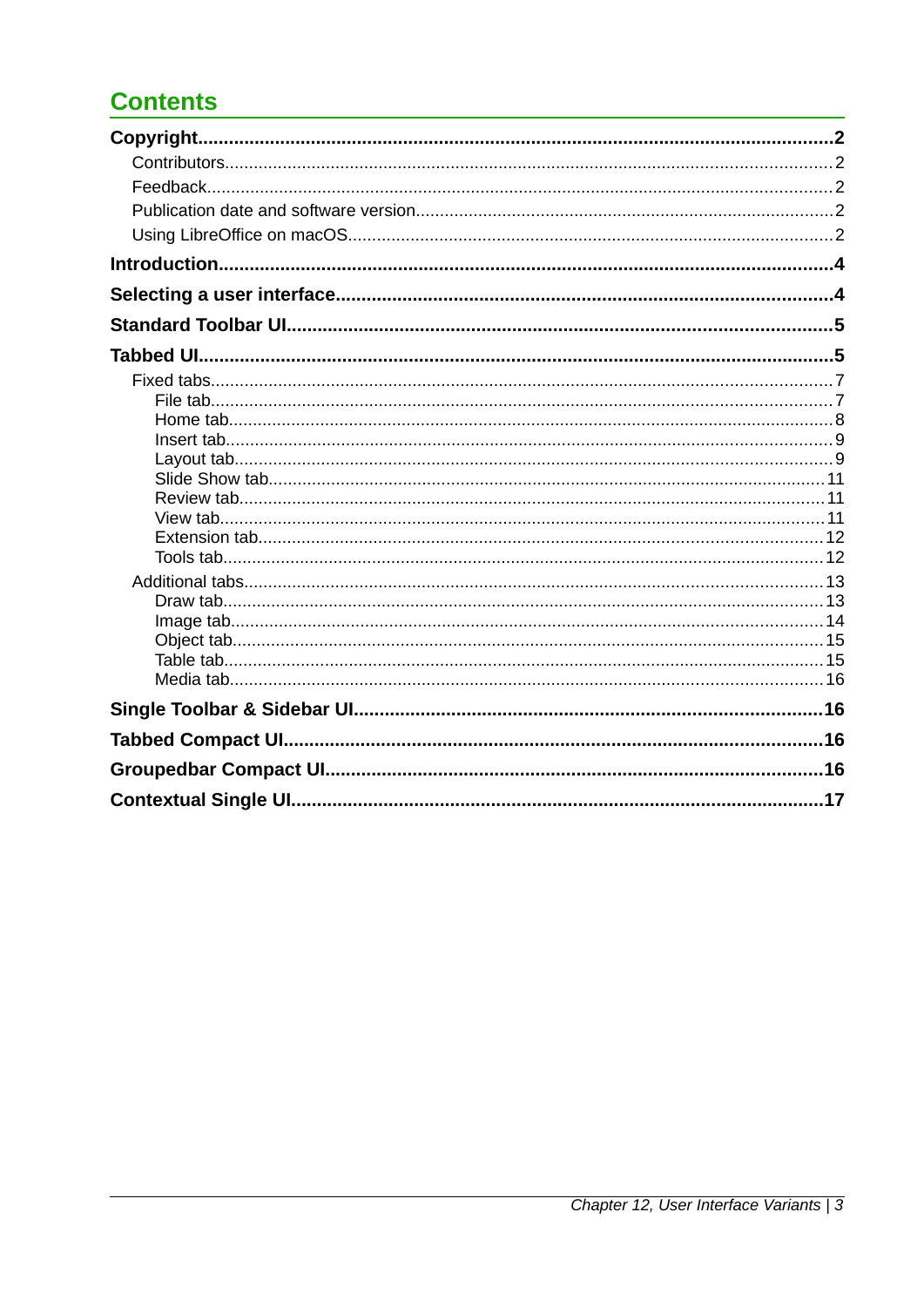## <span id="page-3-1"></span>**Introduction**

By default, commands and tools used in LibreOffice Impress are grouped in a user interface consisting of cascading menus and toolbars. The functions and use of these cascading menus and toolbars are described in previous chapters of this user guide.

This chapter describes the user interface variants that are available for LibreOffice Impress. A user then has the option to select the user interface that suits their requirements and methods of creating presentations in LibreOffice Impress.



When changing the user interface, the variant can be applied only to LibreOffice Impress, or applied to all the modules in LibreOffice.

# <span id="page-3-0"></span>**Selecting a user interface**

To select a user interface variant or switch between the user interface variants:

- 1) Go to **View > User Interface** on the Menu bar to open the Select Your Preferred User Interface dialog (Figure [1](#page-3-2)).
- 2) In **UI variants**, select one of the variants. An example of the selected variant is shown in the **Preview** box, along with a short description.
- 3) Click on **Apply to Impress** to apply the variant selection to LibreOffice Impress only, or click on **Apply to All** to apply the user interface variant to all the LibreOffice modules. The LibreOffice window changes to match the selected variant.
- 4) Click **Close** to close the dialog.

|                                                |                | <b>Select Your Preferred User Interface</b> |                     |                                                                                                                            |
|------------------------------------------------|----------------|---------------------------------------------|---------------------|----------------------------------------------------------------------------------------------------------------------------|
| <b>UI variants</b>                             | <b>Preview</b> |                                             |                     |                                                                                                                            |
| Standard Toolbar<br><b>Tabbed</b>              |                | <b>File</b>                                 | Edit                | Insert                                                                                                                     |
| Single Toolbar                                 |                | a a<br>L7                                   |                     | ※ D 目   つ づ                                                                                                                |
| Sidebar<br><b>Tabbed Compact</b>               |                | Styles<br>v                                 | В<br>$\overline{I}$ | $U_S$<br>$X^2$                                                                                                             |
| <b>Groupedbar Compact</b><br>Contextual Single | interface.     |                                             |                     | Standard user interface with menu, toolbar, and collapsed<br>sidebar. Intended for users who are familiar with the classic |
|                                                |                | Apply to All                                | Apply to Impress    | Close                                                                                                                      |

<span id="page-3-2"></span>*Figure 1: Select Your Preferred User Interface Variant dialog*

| $\vee$ Note |                                                                                                                                                                                                                                           |
|-------------|-------------------------------------------------------------------------------------------------------------------------------------------------------------------------------------------------------------------------------------------|
|             | If the option <b>Enable experimental features</b> has been selected in the Tools ><br>Options > Advanced dialog, several more variants appear in UI variants. Being<br>experimental, these variants are not described in this user guide. |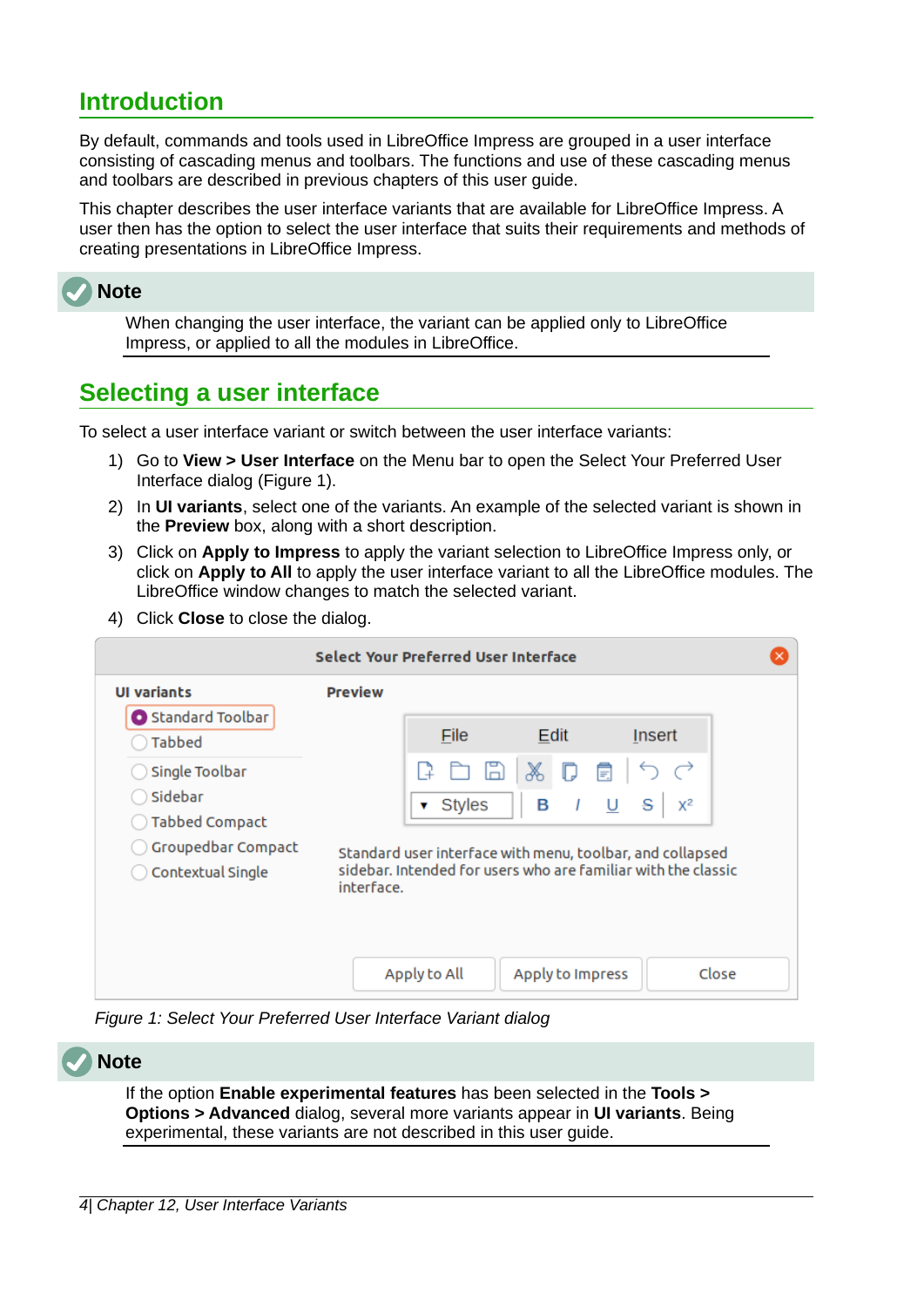

*Figure 2: Standard Toolbar user interface in LibreOffice Impress*

## **Note**

<span id="page-4-2"></span>In all the user interface variants, the Sidebar can be hidden or shown by clicking on the **Hide/Show** button on the left of the Sidebar,

# <span id="page-4-1"></span>**Standard Toolbar UI**

The Standard Toolbar user interface is the default view when LibreOffice is installed and the Workspace opened for the first time. Figure [2](#page-4-2) shows an example of the default Workspace view in LibreOffice Impress consisting of the following:

- Menu bar at the top of the Workspace.
- Standard toolbar positioned below the Menu bar.
- Drawing toolbar positioned vertically on the left of the Workspace.
- Sidebar on the right of the Workspace.

For more information on the Impress Workspace, see Chapter 1, Introducing Impress.

## <span id="page-4-0"></span>**Tabbed UI**

The Tabbed user interface provides a familiar interface for users coming from proprietary office suites, for example, Microsoft Office. Every tab within this user interface consists of a set of tools grouped by context. The context changes automatically depending on the LibreOffice module and the object selected.

It includes a Menu bar, a Tab bar, and tool icons grouped in context that would be normally used in LibreOffice Impress. If the tool icons on a tab page do not fit into the width of the Impress window, a double chevron **>>** appears at the right end of the row. Click the double chevron **>>** to display more commands.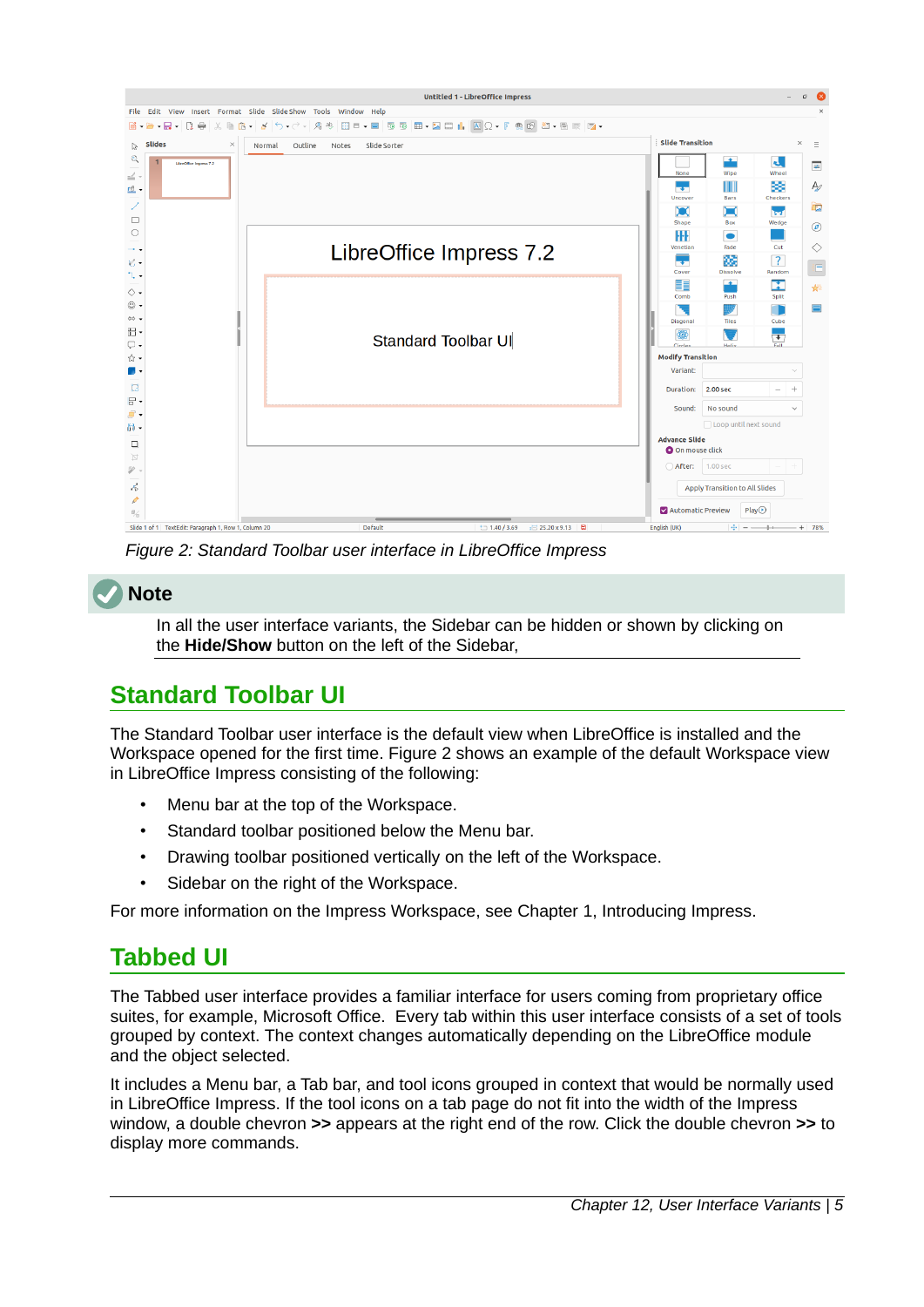

*Figure 3: Quick menu options*

<span id="page-5-2"></span><span id="page-5-1"></span>

*Figure 4: Icon bar*

|                                              |                            |             | <b>Customize</b>     |          |                 |    |
|----------------------------------------------|----------------------------|-------------|----------------------|----------|-----------------|----|
| <b>Menus</b>                                 | <b>Toolbars</b>            | Notebookbar | <b>Context Menus</b> | Keyboard | <b>Events</b>   |    |
| Scope                                        |                            |             |                      |          |                 |    |
|                                              | LibreOffice Draw - Tabbed  |             |                      |          |                 |    |
| Target                                       |                            |             |                      |          |                 |    |
| All Commands                                 |                            |             |                      |          |                 |    |
|                                              | Assigned Commands          |             |                      |          |                 |    |
|                                              | File Tab   File            |             |                      |          |                 |    |
| $\bigcap$ New<br>$\vert \check{~} \rangle$   |                            |             |                      |          |                 |    |
|                                              | $\nabla$ $\Box$ Templates  |             |                      |          |                 |    |
|                                              | Save as Template           |             |                      |          |                 |    |
| <b>D</b> Open<br>$\blacktriangleright$       |                            |             |                      |          |                 |    |
| ☑                                            | <b>E</b> Recent Documents  |             |                      |          |                 |    |
|                                              | Open Remote                |             |                      |          |                 |    |
|                                              |                            |             |                      |          |                 |    |
| $\Box$ Save<br>⊵                             |                            |             |                      |          |                 |    |
| $\vert \check{~} \rangle$                    | B Save As                  |             |                      |          |                 |    |
| $\vert \vee \vert$                           | <b>H</b> Save Remote       |             |                      |          |                 |    |
| $\triangledown$ $\Box$ Export                |                            |             |                      |          |                 |    |
|                                              | ▽ D Export Directly as PDF |             |                      |          |                 |    |
| $\boxdot$ Email<br>$\vert \check{~} \rangle$ |                            |             |                      |          |                 |    |
|                                              |                            |             |                      |          |                 |    |
| $\triangledown$ $\bigoplus$ Print            |                            |             |                      |          |                 |    |
|                                              | Print Directly             |             |                      |          |                 |    |
| Help                                         |                            |             |                      |          | Cancel<br>Reset | OK |

<span id="page-5-0"></span>*Figure 5: Customize dialog - Notebookbar page*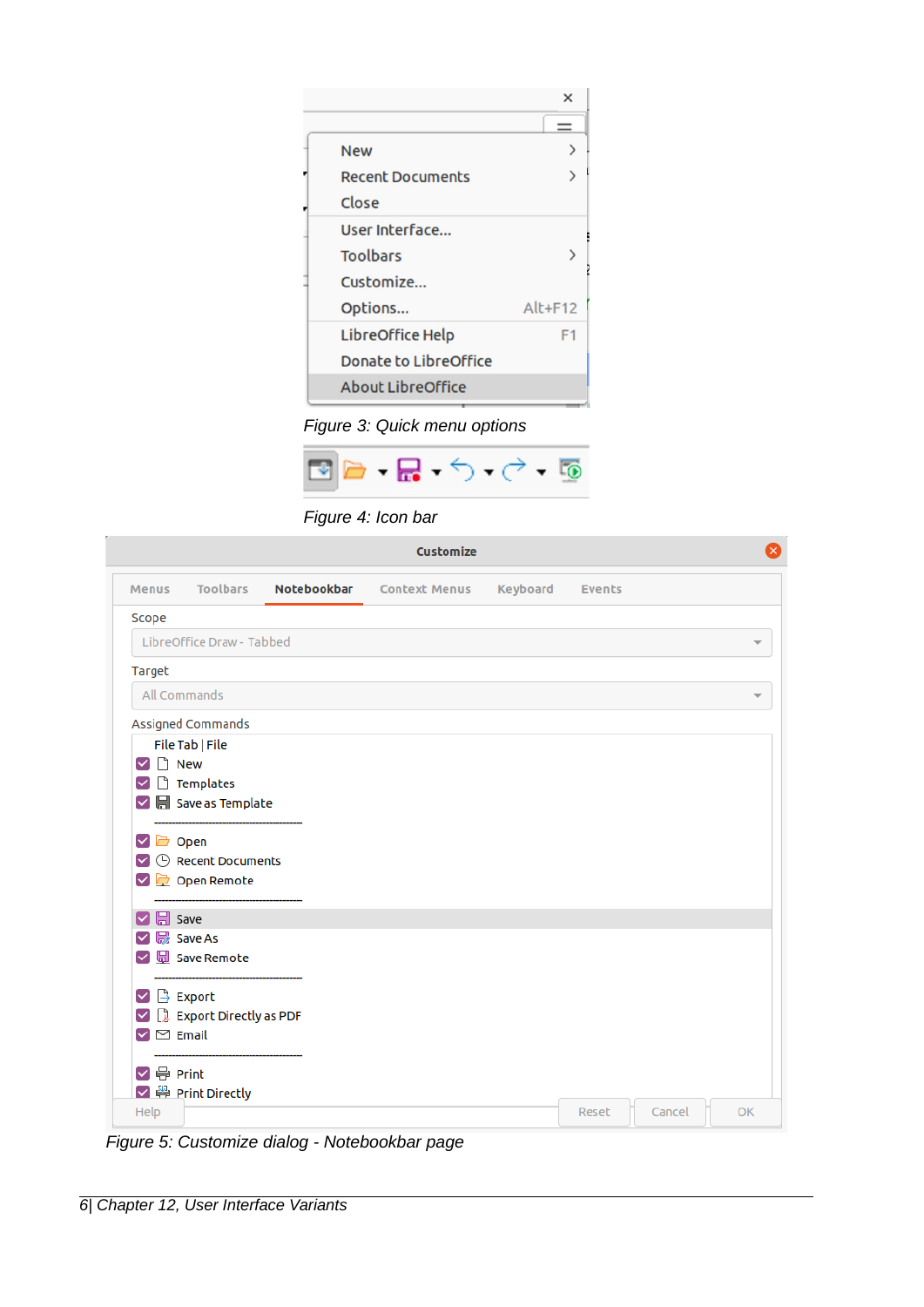On Windows and Linux operating systems, the Menu bar can be hidden or displayed by clicking on **Menubar** at the left end of the Tab bar.

On the right of the Tab bar, a Quick menu  $(\equiv)$  (Figure [3\)](#page-5-2) is available giving access to some commonly used commands and links. Some of the Quick menu items have submenus, indicated by a small triangle ► on the right. The Quick menu is the same for all tabs.

On the left of the Tab bar, an Icon bar (Figure [4](#page-5-1)) is available giving access to some commonly used tools – **Menubar**; **Open (Ctrl+O)**; **Save (Ctrl+S)**;**Undo (Ctrl+Z)**; **Redo (Ctrl+Y); Start from First Slide (F5).**

The Tabbed user interface can be customized using the **Notebookbar** page of the Customize dialog (Figure [5](#page-5-0)) to show or hide the individual tools on the various tabs. For more information on customization of LibreOffice, see the *Getting Started Guide* and the *Writer Guide*.

# **Note**

When using the Tabbed user interface, the Impress toolbars are no longer visible. If necessary, it is possible to open toolbars by going to **View > Toolbars** on the Menu bar or **Quick menu > Toolbars**.

## <span id="page-6-1"></span>**Fixed tabs**

The fixed tabs in the **Tabbed** user interface for Impress are described on the following pages. The following figures show the left and right ends of the tabs separately so they are large enough to more easily see the commands.

#### <span id="page-6-0"></span>*File tab*

The **File** tab (Figure [6](#page-6-2)) is a fixed tab providing commands to create new documents; open, save, print, and close documents; manage templates; export to PDF and EPUB; display document properties; add a digital signature; and sign an existing PDF.

The **File** tab has two menus (Figures [7](#page-7-2) and [8](#page-7-1)): **File** and **Help**. The **File** tab menu contains the same commands as the tools available on the tab. The **Help** tab menu provides links to a variety of resources.

<span id="page-6-2"></span>

*Figure 6: Tabbed user interface - File tab*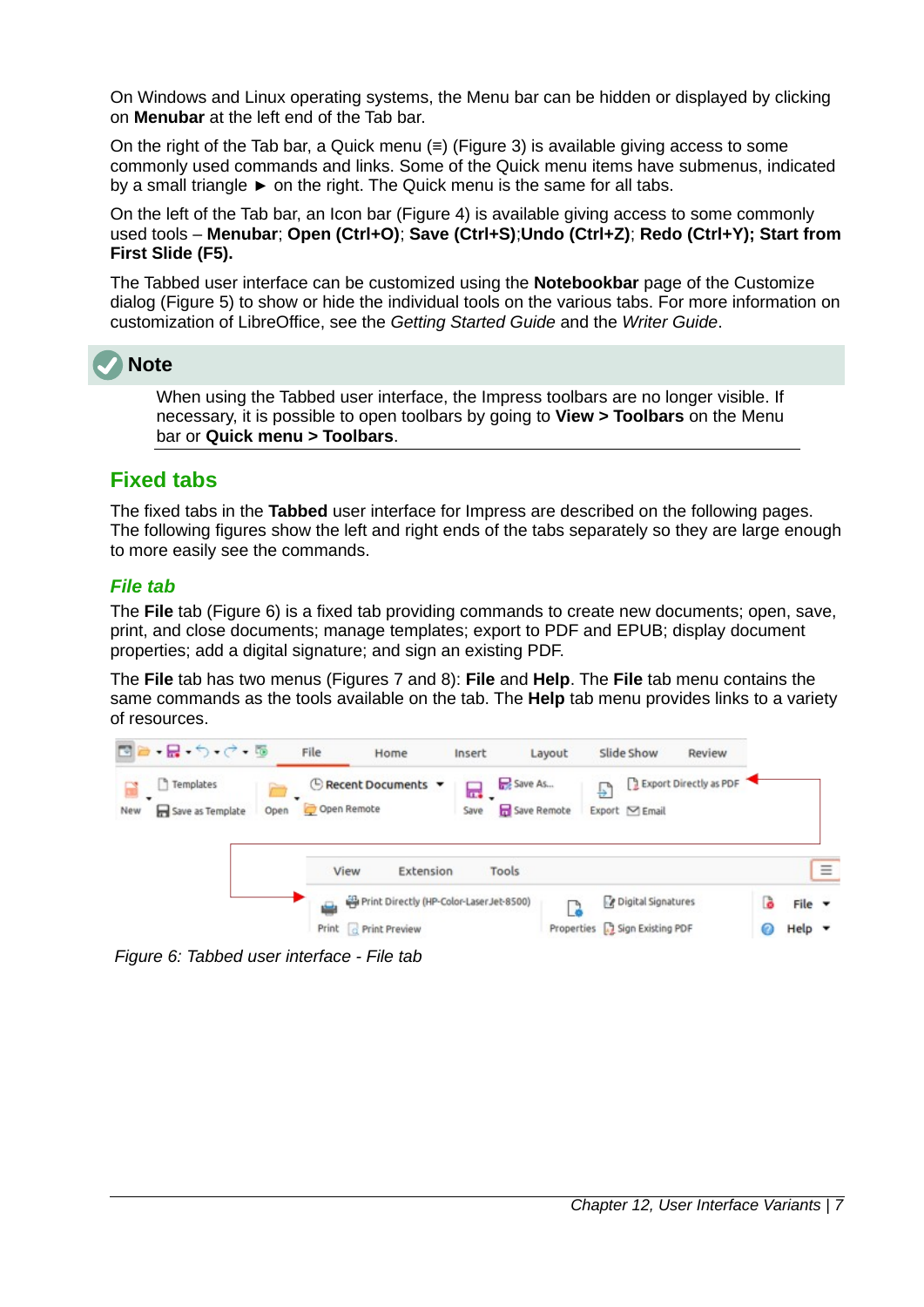

<span id="page-7-2"></span><span id="page-7-0"></span>*Home tab*

The **Home** tab (Figure [9](#page-7-4)) is a fixed tab providing commands to cut, copy, paste, and format text; insert common items (for example images, tables, charts); apply, update, and edit drawing styles; and so on. The **Home** menu (Figure [10\)](#page-7-3) at the right end of the **Home** tab bar provides additional tools that are not on the tab.

<span id="page-7-4"></span>

*Figure 9: Tabbed user interface - Home tab*

<span id="page-7-3"></span><span id="page-7-1"></span>

|                                    | Home |
|------------------------------------|------|
| Shadow                             |      |
| <b>Outline Font Effect</b>         |      |
| Overline                           |      |
| <b>Cycle Case</b>                  |      |
| Character                          |      |
| Paragraph                          |      |
| <b>Select All</b>                  |      |
| Find                               |      |
| Find and Replace                   |      |
| Jump to Last Edited Slide          |      |
| Figure 10: Home tab -<br>Home menu |      |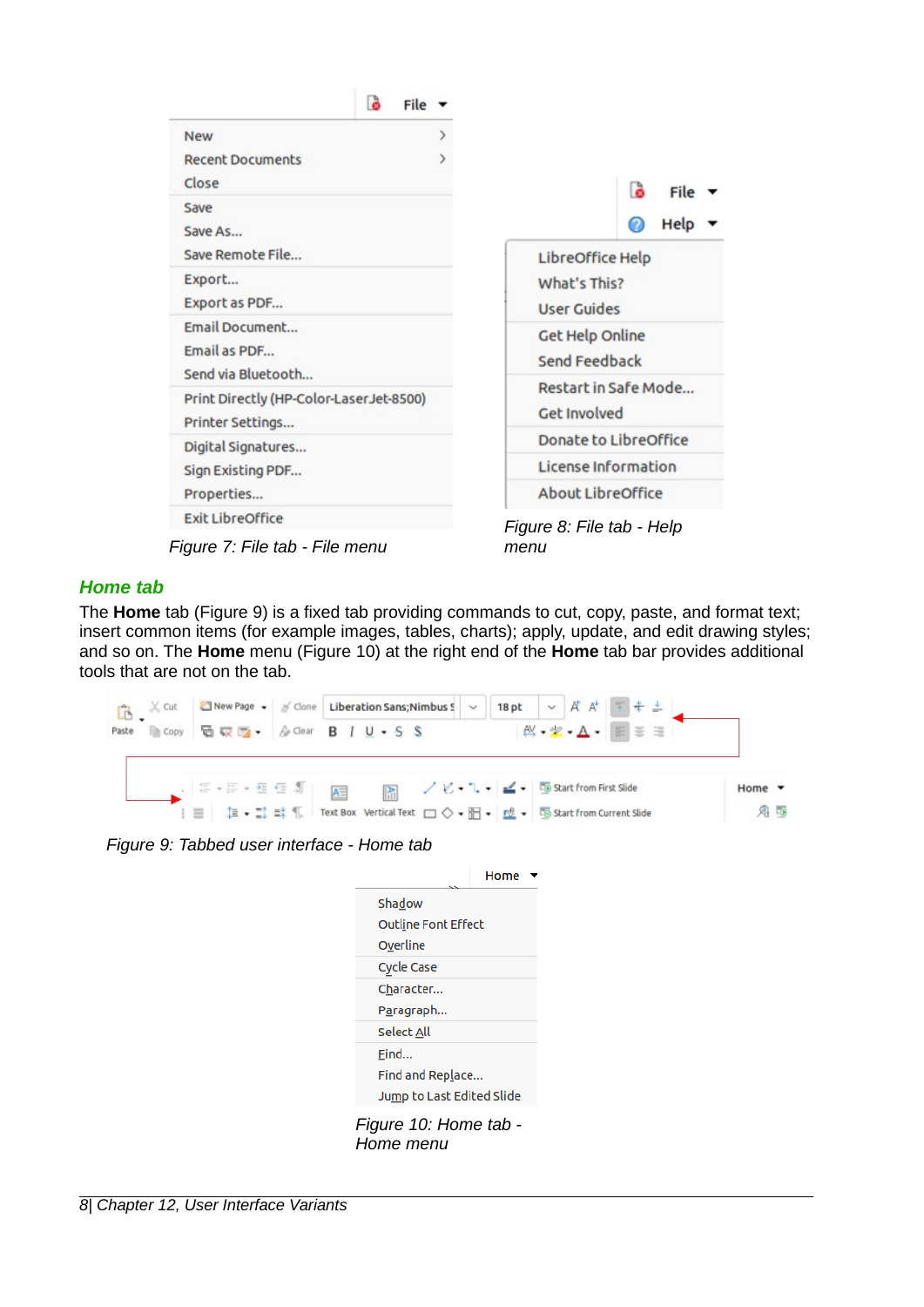#### <span id="page-8-1"></span>*Insert tab*

The **Insert** tab (Figure [11\)](#page-8-4) is a fixed tab providing tools to insert many commonly used items. The **Insert** menu (Figure [12\)](#page-8-3) at the right end of the **Insert** tab bar provides some of the same tools.

<span id="page-8-4"></span>

*Figure 11: Tabbed user interface - Insert tab*

|                          | Insert        |  |  |  |
|--------------------------|---------------|--|--|--|
| <b>Photo Album</b>       |               |  |  |  |
| Animated Image           |               |  |  |  |
| $\checkmark$ Gallery     |               |  |  |  |
|                          | Select Source |  |  |  |
| Audio or Video           |               |  |  |  |
| QR Code                  |               |  |  |  |
| OLE Object               |               |  |  |  |
| Insert Page from File    |               |  |  |  |
| Formula Object           |               |  |  |  |
| <b>Text Box</b>          |               |  |  |  |
| <b>Vertical Text</b>     |               |  |  |  |
| Fontwork                 |               |  |  |  |
| Floating Frame           |               |  |  |  |
| Hyperlink                |               |  |  |  |
| Insert Snap Guide        |               |  |  |  |
| Page Number              |               |  |  |  |
| <b>Page Count</b>        |               |  |  |  |
| <b>Header and Footer</b> |               |  |  |  |
| Figure 12: Insert tab -  |               |  |  |  |

<span id="page-8-3"></span>*Insert menu*

#### <span id="page-8-0"></span>*Layout tab*

The **Layout** tab (Figure [13\)](#page-8-2) is a fixed tab providing tools to create a slide layout. The **Layout** menu (Figure [14\)](#page-9-0) at the right end of the **Layout** tab bar provides some of the same tools.



<span id="page-8-2"></span>*Figure 13: Tabbed user interface - Layout tab*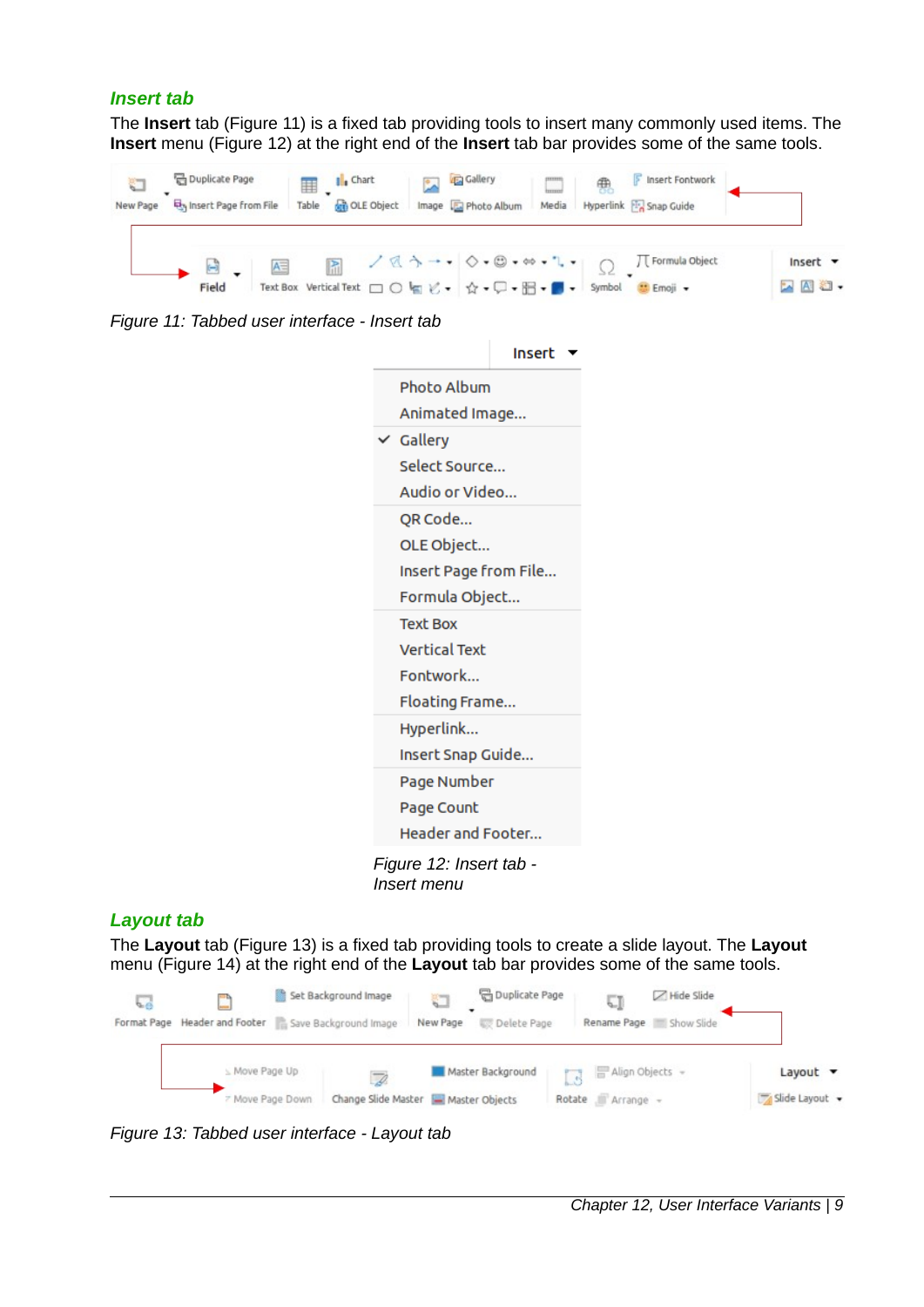|                                                                      | Layout                                    |                                  |
|----------------------------------------------------------------------|-------------------------------------------|----------------------------------|
|                                                                      | <b>New Slide</b>                          |                                  |
|                                                                      | Duplicate Slide                           |                                  |
|                                                                      | Slide Layout                              |                                  |
|                                                                      | Slide Properties                          |                                  |
|                                                                      | Set Background Image                      |                                  |
|                                                                      | Change Slide Master                       |                                  |
|                                                                      | Master Background                         |                                  |
|                                                                      | Master Objects                            |                                  |
|                                                                      | <b>Hide Slide</b>                         |                                  |
|                                                                      | <b>Rename Slide</b>                       |                                  |
|                                                                      | Insert Slide from File                    |                                  |
|                                                                      | <b>Summary Slide</b>                      |                                  |
|                                                                      | Figure 14: Layout tab -                   |                                  |
|                                                                      | Layout menu                               |                                  |
| 53                                                                   | Rehearse Timings                          |                                  |
| Start from First Slide Start from Current Slide En Custom Slide Show | Slide Show Settings                       |                                  |
| Slide Transition                                                     | $\sim$ Color<br>y.                        | <b>Slide Show</b>                |
| Animation                                                            | Minimize Presentation<br><b>Crayscale</b> | <b>Co</b> Start from First Slide |
| Figure 15: Tabbed user interface - Slide Show tab                    |                                           |                                  |
|                                                                      | <b>Slide Show</b>                         |                                  |
|                                                                      | <b>Start from First Slide</b>             |                                  |
|                                                                      | <b>Start from Current Slide</b>           |                                  |
|                                                                      | Rehearse Timings                          |                                  |
|                                                                      | Custom Slide Show                         |                                  |
|                                                                      | <b>Slide Transition</b>                   |                                  |

*Figure 16: Slide Show tab -* 

<span id="page-9-1"></span>Slide Show Settings...

Minimize Presentation...

*Slide Show menu*

<span id="page-9-2"></span><span id="page-9-0"></span>Animation

Color  $\checkmark$  Grayscale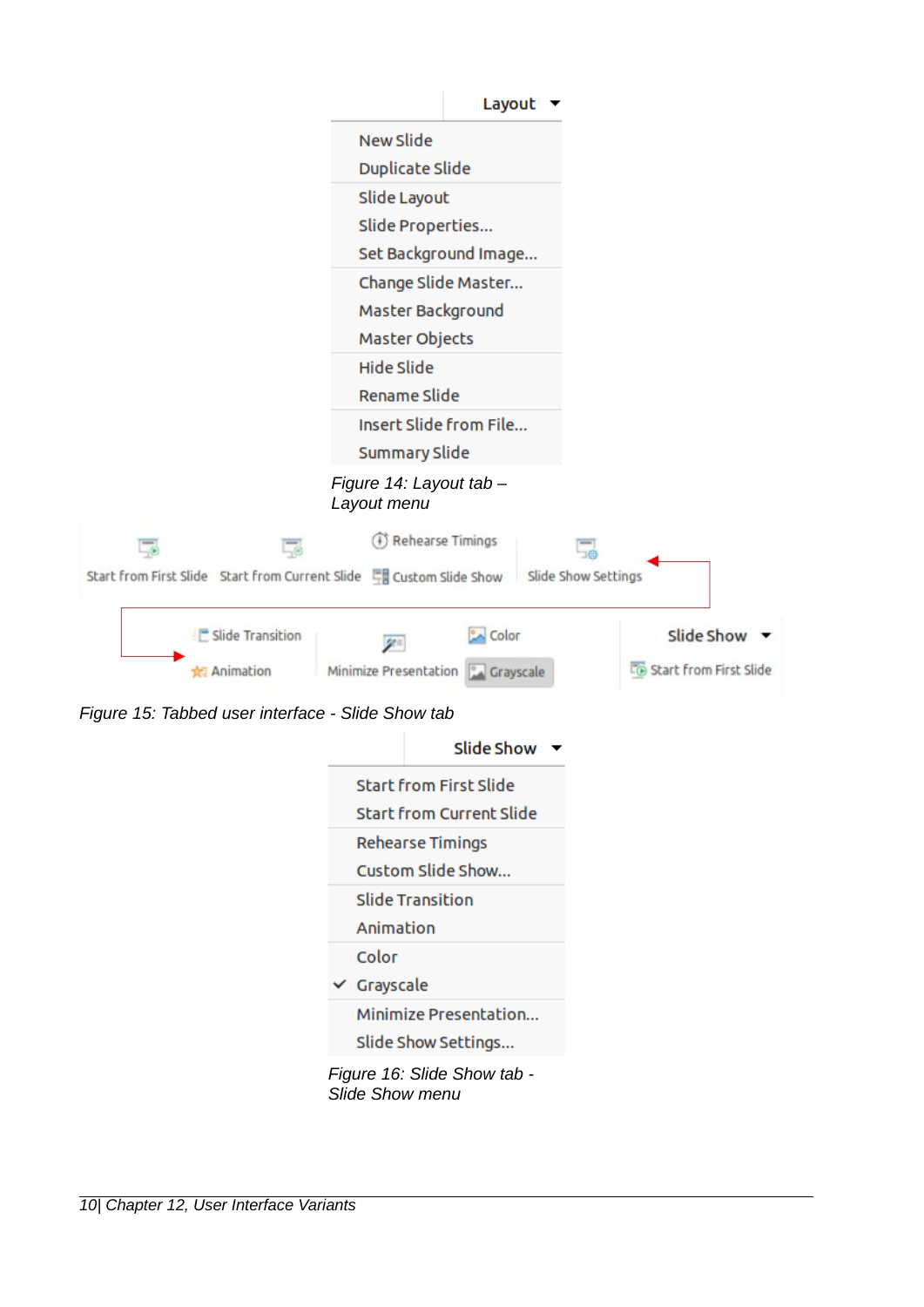#### <span id="page-10-0"></span>*Slide Show tab*

The **Slide Show** tab (Figure [15](#page-9-2)) is a fixed tab providing tools for creating a slide show. The **Slide Show** menu (Figure [16](#page-9-1)) at the right end of the **Slide Show** tab bar provides some of the same tools.

#### <span id="page-10-2"></span>*Review tab*

The **Review** tab (Figure [17](#page-10-5)) is a fixed tab providing tools for reviewing a slide show. The **Review** menu (Figure [18\)](#page-10-4) provides additional text editing tools. Some of these tools appear only if **Asian** or **Complex Text Layout** are selected in **Tools > Options > Language Settings > Languages**.

| abç      | ab Auto Spellcheck                | Next Comment    |           |                 |
|----------|-----------------------------------|-----------------|-----------|-----------------|
| Spelling | Thesaurus ab Hyphenation          | Comment Comment |           |                 |
|          | Delete Comment                    |                 |           | Review <b>v</b> |
|          | Delete All Comments Show Comments | Redact          | Edit Mode | $\Box$ Comment  |

<span id="page-10-5"></span>*Figure 17: Tabbed user interface - Review tab*

<span id="page-10-4"></span>

|                                        | Review |  |  |
|----------------------------------------|--------|--|--|
| Spelling                               |        |  |  |
| Automatic Spell Checking               |        |  |  |
| Thesaurus                              |        |  |  |
| Language for All Text<br>>             |        |  |  |
| Hyphenation                            |        |  |  |
| <b>Chinese Conversion</b>              |        |  |  |
| Hangul/Hanja Conversion                |        |  |  |
| More Dictionaries Online               |        |  |  |
| Figure 18: Review tab - Review<br>тепи |        |  |  |

#### <span id="page-10-1"></span>*View tab*

The **View** tab (Figure [19](#page-10-3)) is a fixed tab providing tools to control the display of slides on a screen. The **View** menu (Figure [20\)](#page-11-2) provides additional tools relating to the display of slides on a screen.

<span id="page-10-3"></span>

*Figure 19: Tabbed user interface - View tab*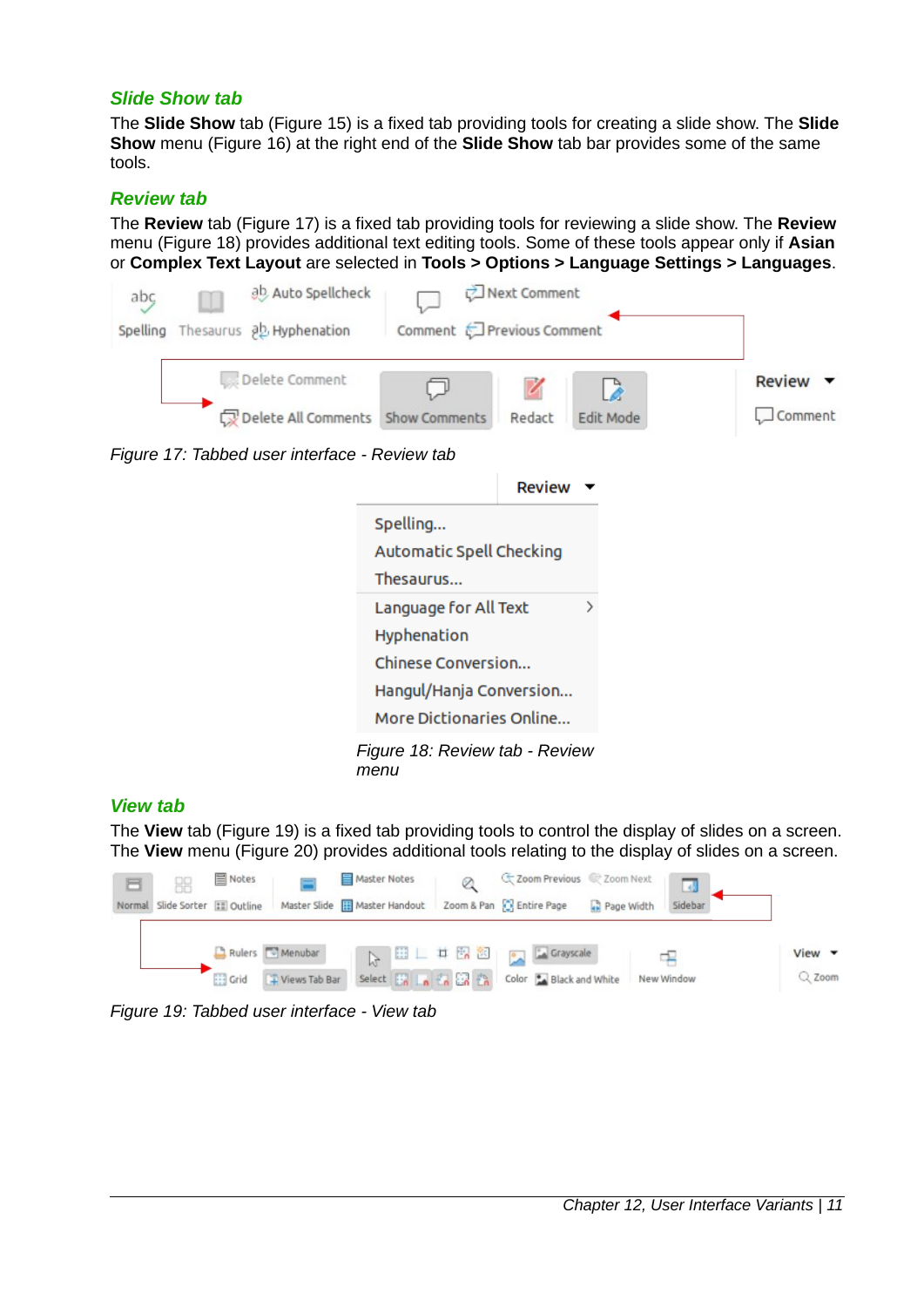|   |                            | <b>View</b>             |
|---|----------------------------|-------------------------|
|   | Normal                     |                         |
|   | Outline                    |                         |
|   | <b>Notes</b>               |                         |
|   | Slide Sorter               |                         |
|   | Master Slide               |                         |
|   | <b>Master Notes</b>        |                         |
|   | <b>Master Handout</b>      |                         |
|   | $\checkmark$ Menubar       |                         |
|   | $\checkmark$ Sidebar       |                         |
|   | $\checkmark$ Status Bar    |                         |
|   | $\vee$ Slide Pane          |                         |
|   | $\checkmark$ Views Tab Bar |                         |
|   | <b>Rulers</b>              |                         |
|   | <b>Display Grid</b>        |                         |
|   | $\times$ Snap to Grid      |                         |
|   | <b>Display Snap Guides</b> |                         |
| ✓ | <b>Snap to Snap Guides</b> |                         |
|   | Color                      |                         |
|   | $\checkmark$ Grayscale     |                         |
|   | <b>Entire Page</b>         |                         |
|   | 100%                       |                         |
|   | Eiguro 20: Viow tah -      | $\overline{\mathrm{V}}$ |

<span id="page-11-2"></span>*Figure 20: View tab - View menu*

#### <span id="page-11-1"></span>*Extension tab*

The **Extension** tab (Figure [21](#page-11-3)) is a fixed tab containing only the tool to access the Extension Manager allowing the installation of extensions that are compatible for use in LibreOffice.

| Extension | Tools             |  |
|-----------|-------------------|--|
|           | Extension         |  |
|           | Extension Manager |  |

<span id="page-11-3"></span>*Figure 21: Tabbed user interface - Extension tab*

#### <span id="page-11-0"></span>*Tools tab*

The **Tools** tab (Figure [22](#page-12-3)) is a fixed tab providing several tools for macros; color replacer; media player; and so on. The **Tools** menu (Figure [23\)](#page-12-2) provides some of the same tools, plus extra tools for organizing, for example, macros and dialogs; image map; data sources; and so on.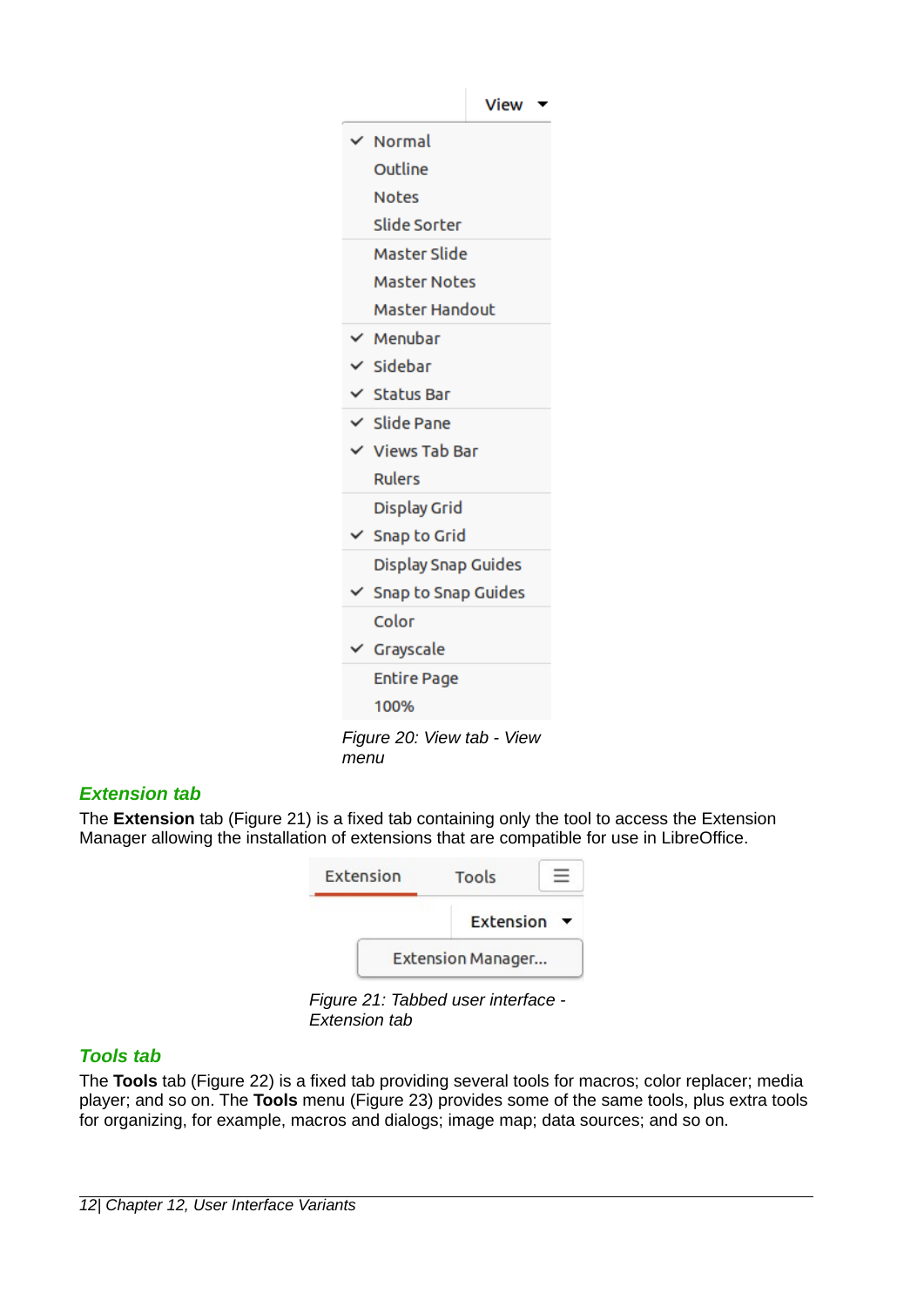

<span id="page-12-3"></span>

|                              | Tools |
|------------------------------|-------|
| Run Macro                    |       |
| Edit Macros                  |       |
| Organize Dialogs             |       |
| <b>Organize Macros</b>       | ↘     |
| Minimize Presentation        |       |
| Color Replacer               |       |
| Media Player                 |       |
| <b>Data Sources</b>          |       |
| XML Filter Settings          |       |
| Figure 23: Tools tab - Tools |       |

## <span id="page-12-1"></span>**Additional tabs**

Additional tabs appear between the **View** and **Extension** tabs when an object in Impress is selected. The illustrations show the left and right ends of the tabs separately so they are large enough to more easily see the commands.

<span id="page-12-2"></span>*menu*

#### <span id="page-12-0"></span>*Draw tab*

The **Draw** tab (Figure [24](#page-12-4)) becomes available when a drawing object is selected in a slide. It provides tools for editing, transforming, grouping, aligning, and distributing draw objects. The **Draw** tab menu (Figure [25](#page-13-1)) provides some of the tools required for editing, transforming and converting drawing objects.

<span id="page-12-4"></span>

*Figure 24: Tabbed user interface - Draw tab*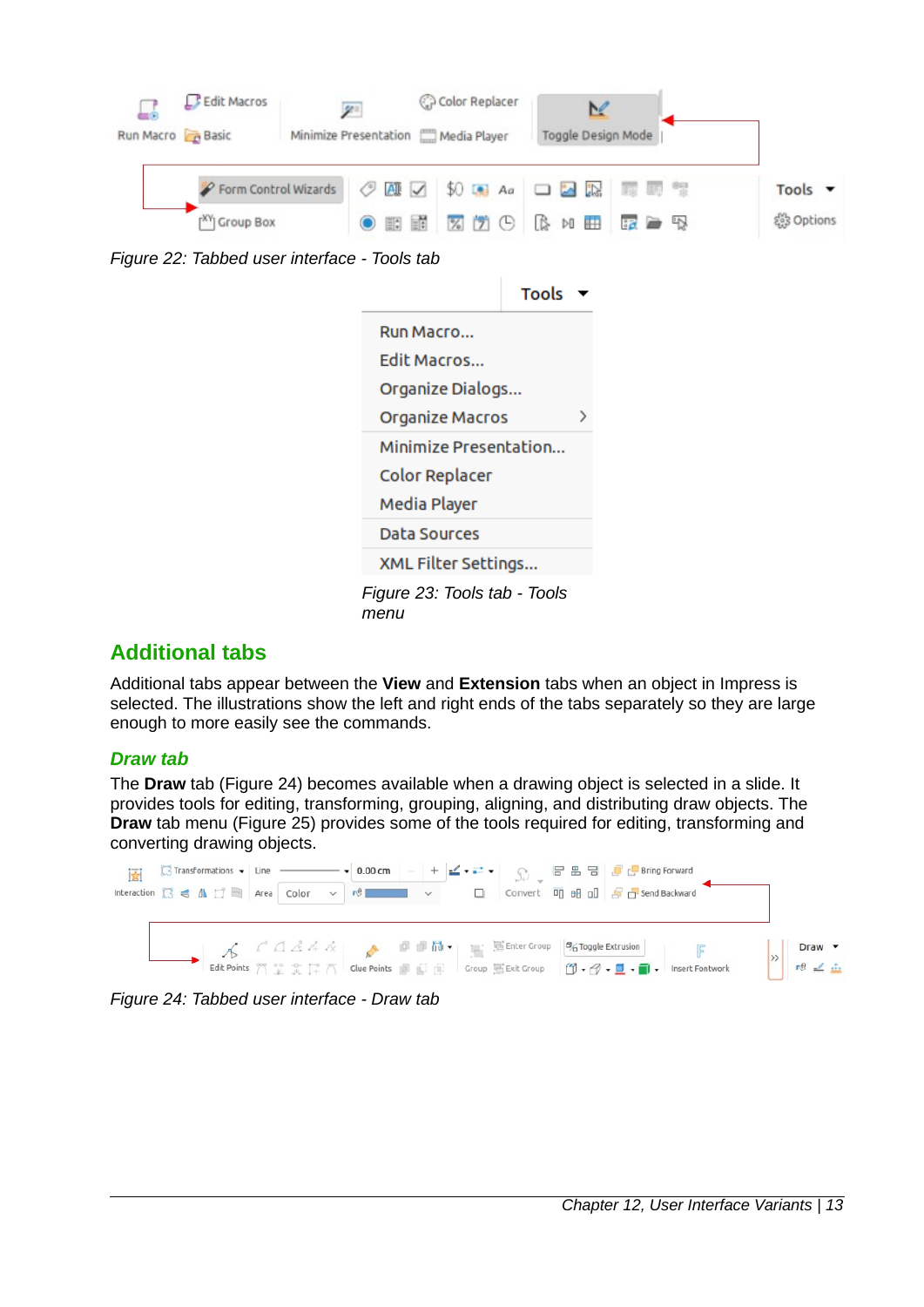|      |                            | Draw |   |
|------|----------------------------|------|---|
|      | <b>Points</b>              |      |   |
|      | $\times$ Rotate            |      |   |
|      | <b>Vertically</b>          |      |   |
|      | Horizontally               |      |   |
|      | <b>Transformations</b>     |      | ↘ |
|      | Break                      |      |   |
|      | Duplicate                  |      |   |
|      | <b>To Bitmap</b>           |      |   |
|      | To Metafile                |      |   |
|      | Name                       |      |   |
|      | Description                |      |   |
| menu | Figure 25: Draw tab - Draw |      |   |

#### <span id="page-13-1"></span><span id="page-13-0"></span>*Image tab*

The **Image** tab (Figure [26](#page-13-3)) becomes available when an image is selected in a slide, for example a photograph. It provides tools for working with images, such as cropping, borders, area styles, colors, and so on. The **Image** tab menu (Figure [27\)](#page-13-2) provides links to dialogs for working with images.

<span id="page-13-3"></span>

*Figure 26: Tabbed user interface - Image tab*

<span id="page-13-2"></span>

|                                      | Image |
|--------------------------------------|-------|
| Crop                                 |       |
| <b>Edit with External Tool</b>       |       |
| Replace                              |       |
| Compress                             |       |
| Save                                 |       |
| Original Size                        |       |
| ImageMap                             |       |
| Name                                 |       |
| Description                          |       |
| Interaction                          |       |
| Figure 27: Image tab -<br>Image menu |       |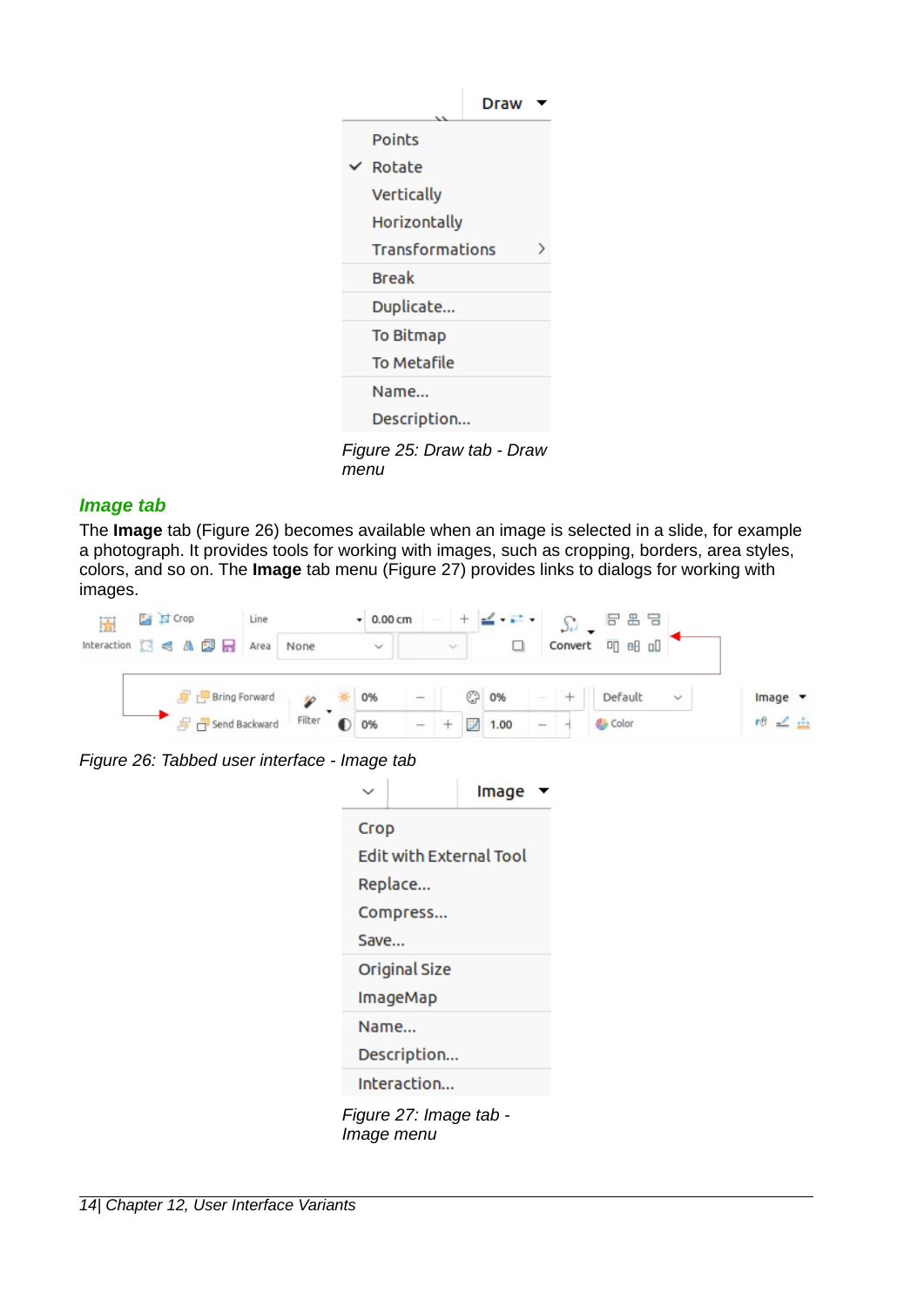#### <span id="page-14-1"></span>*Object tab*

The **Object** tab (Figure [28\)](#page-14-5) becomes available when an object, such as a chart, is selected. It provides tools to position, resize, choose colors, and so on for the selected object. The **Object** tab menu (Figure [29](#page-14-4)) provides extra tools matching the type of object selected.



*Figure 28: Tabbed user interface - Object tab*



<span id="page-14-4"></span>*tab - Object menu*

#### <span id="page-14-5"></span><span id="page-14-0"></span>*Table tab*

The **Table** tab (Figure [30](#page-14-3)) becomes available when a table is selected in a slide. It provides tools to format a table to the presentation requirements. The **Table** tab menu (Figure [31\)](#page-14-2) includes extra tools for editing a table.

<span id="page-14-3"></span>

**Distribute Columns Evenly** 

<span id="page-14-2"></span>Sort...

*Figure 31: Table tab - Table menu*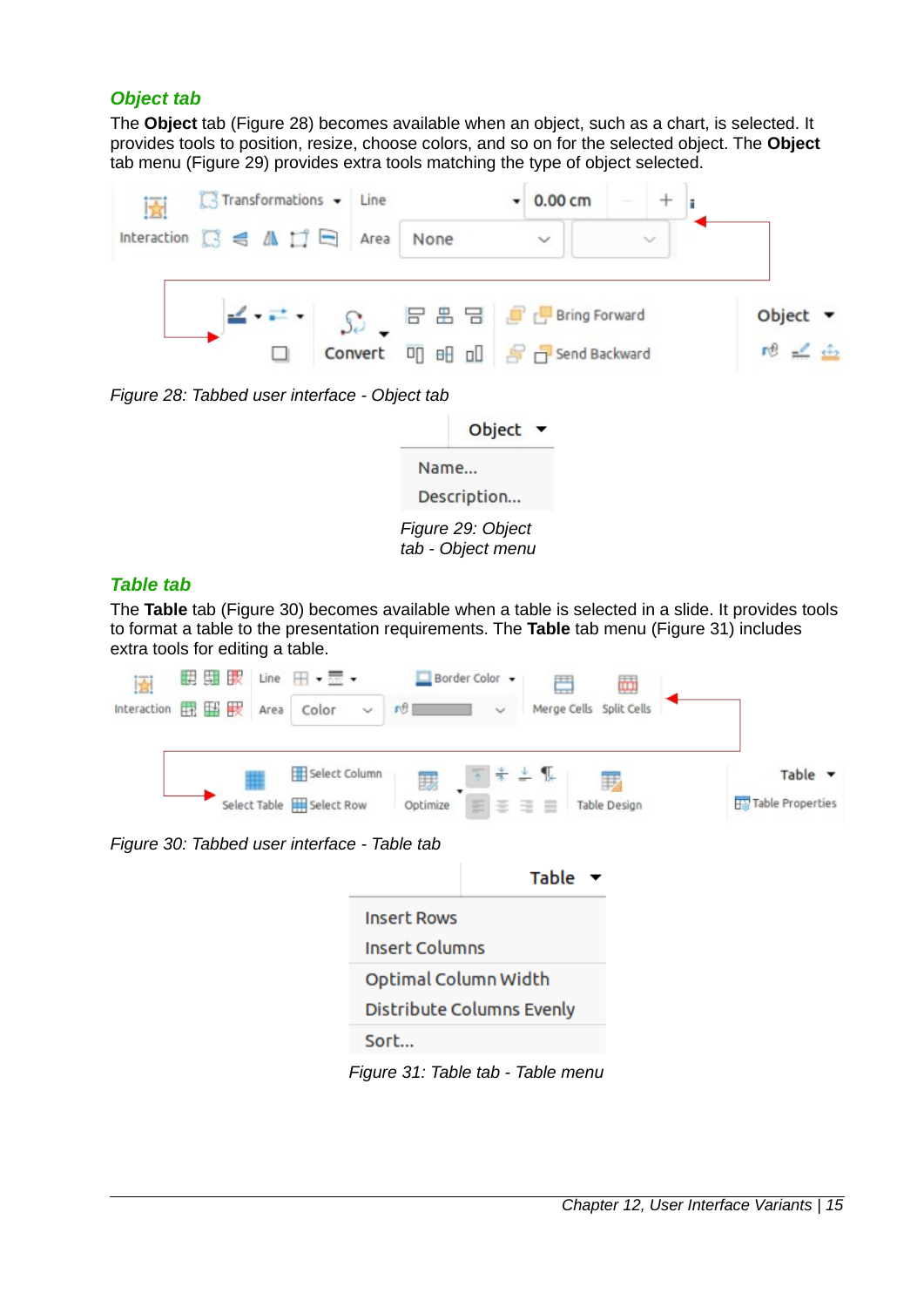#### <span id="page-15-3"></span>*Media tab*

The **Media** tab (Figure [32\)](#page-15-6) only becomes available when a media object is selected in a slide. It provides tools for positioning and running an audio or video file. The **Media** tab menu (Figure [33](#page-15-5)) includes extra tools for editing a media object.

<span id="page-15-6"></span>

*Figure 32: Tabbed user interface - Media tab*

<span id="page-15-5"></span>

|              | Media                |  |
|--------------|----------------------|--|
|              | Media Player         |  |
| Name         |                      |  |
|              | Description          |  |
|              | Interaction          |  |
| - Media menu | Figure 33: Media tab |  |

## <span id="page-15-2"></span>**Single Toolbar & Sidebar UI**

When selected, the **Single Toolbar** and **Sidebar** user interfaces only show the Menu bar with no toolbars. However, toolbars can be added to either of these user interfaces by going to **View > Toolbars** on the Menu bar and selecting the required toolbar from the options available. For more information on toolbars, see Appendix B, Toolbars in this guide and the *Getting Started Guide*.

## <span id="page-15-1"></span>**Tabbed Compact UI**

The **Tabbed Compact** user interface has the same tabs as the **Tabbed** user interface, but the tools on each tab are arranged as a single row of tools. Some of these tools have drop-down menus with extra options. Figure [34](#page-15-4) shows an example of the **File** tab in the **Tabbed Compact** user interface.

The tab menu on the right of the **Tabbed Compact** user interface provides the same options as the tab menus in the **Tabbed** user interface, see ["Tabbed UI"](#page-4-0) on page [5](#page-4-0) for more information.



*Figure 34: Example of Tabbed Compact user interface showing File tab*

## <span id="page-15-4"></span><span id="page-15-0"></span>**Groupedbar Compact UI**

The **Groupedbar Compact** user interface is divided into groups that contain commands organized as sets of tools and menus. The tools and menus that are available change to suit the type of object selected. Clicking on the double chevron **>>** displays more tools for editing an object. Figure [35](#page-16-1) shows an example of **Groupedbar Compact** user interface when a basic shape object is selected.